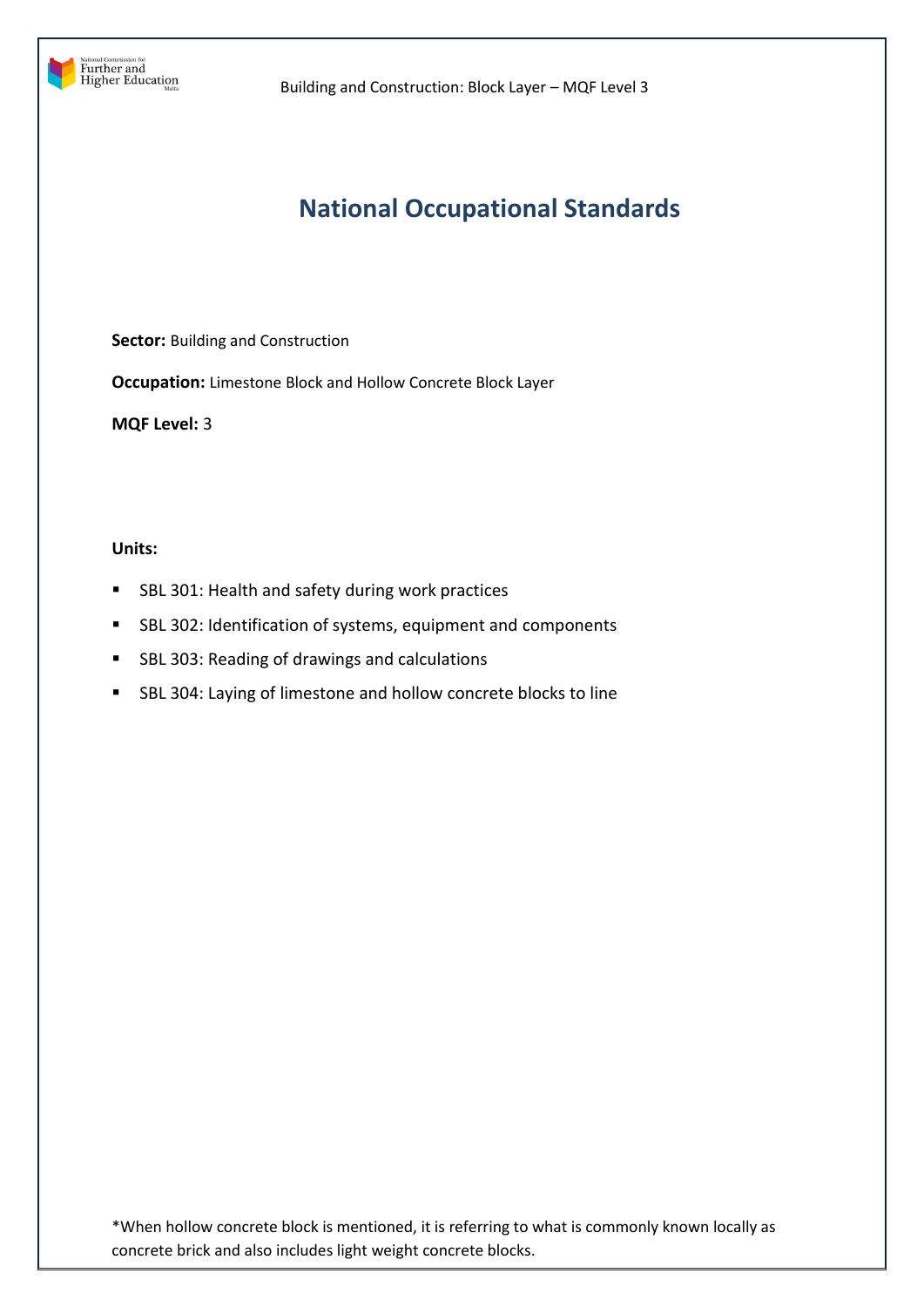# **SBL 301: Health and safety during work practices**

This unit is about being able to use safe procedures and safe work practices. The persons carrying out this work must possess the necessary knowledge and skills to ensure that their actions do not create health and safety risks to themselves and others, and to identify risks and hazards associated with the working environment, tools, equipment, materials and substances used.

# **Performance Criteria:**

The candidate must have the necessary knowledge and skills to:

- 1. Carry out safe working practices to prevent hazards and to ensure the safety of one self, workers and members of the public.
- 2. Carry out safe working practices when using appropriate equipment and materials to prevent damages to work areas and injuries to oneself and  $3^{rd}$  parties.
- 3. Carry out the safe erection, use and dismantling of simple access platforms less than 2m high.
- 4. Set up safety barriers and adequate edge protection around a work environment to protect colleagues and members of the public.
- 5. Use protective clothing and safety equipment according to specifications issued by manufacturers and know the whereabouts of first-aid and fire fighting equipment.
- 6. Use, handle and store materials hazardous to health in a safe manner and with proper labelling.
- 7. Assist safety officer or any other competent person in carrying out a risk assessment to cover the job assigned and the working area and fully understand the content of all relevant reports.
- 8. Locate and switch-off temporary or fixed electrical switch gear, systems isolating valves as instructed in the health and safety procedures.
- 9. Ensure that the site is not accessible to unauthorized persons at all times and according to standard procedures.

## **Required Knowledge**

Level 3 Limestone Block or Hollow Concrete Block Layer must know and explain:

- 1. The roles and responsibilities of themselves and others under the Health and Safety Act.
- 2. The health and safety risks associated with their role which includes tools, materials and equipment used and working practices and procedures.
- 3. The potential hazardous materials commonly found at the workplace.
- 4. The procedures for dealing with potential hazardous material in the place of work.
- 5. The health concerns associated with the workplace and safe practices when carrying out work.
- 6. The hazards and potential hazards at the place of work (such as electricity, slippery and uneven surfaces, dust and fumes, handling and transporting, contaminants and irritants, fire, heights,

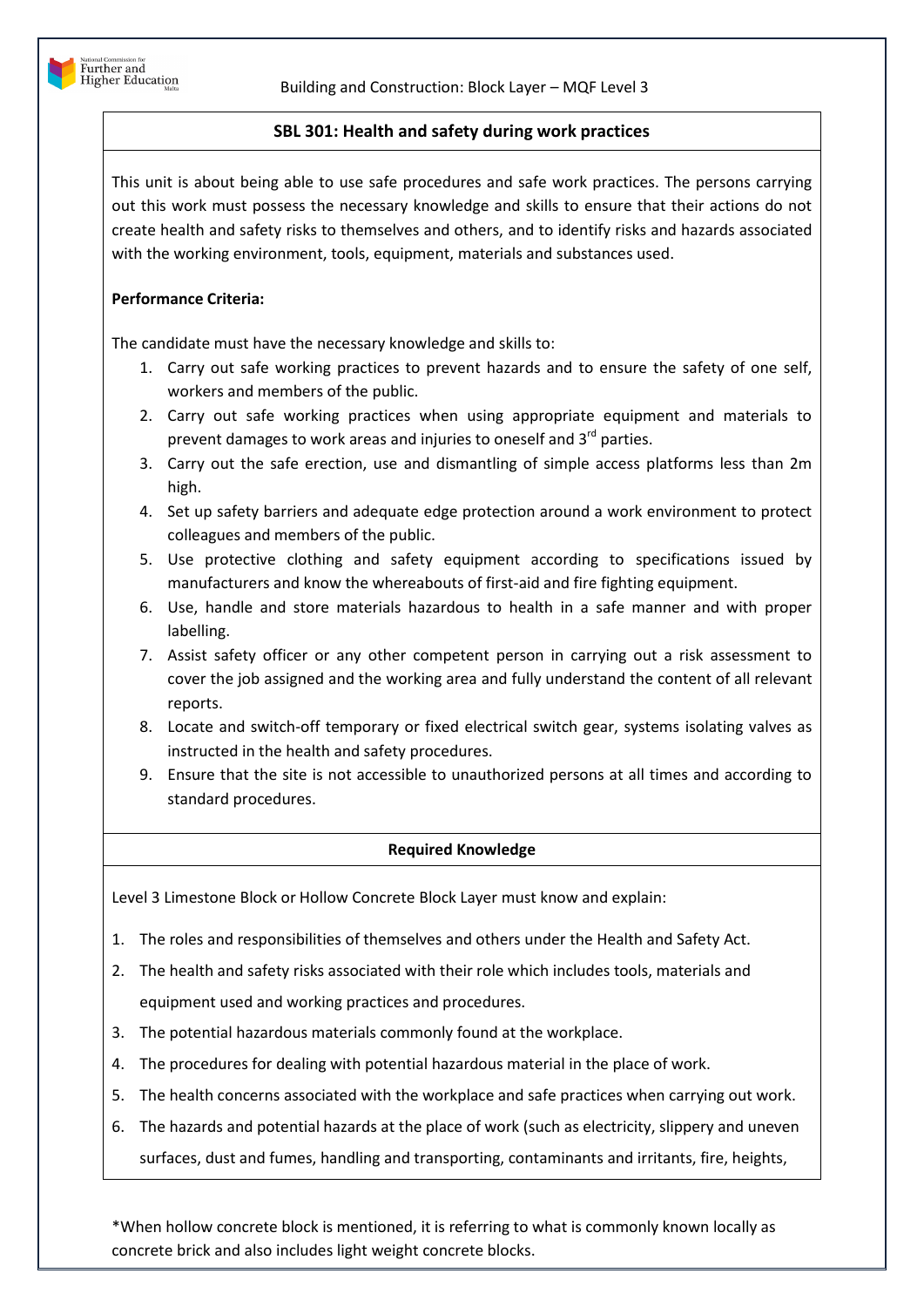improper use of tools and equipment).

National Commission for<br>Further and<br>Higher Education

- 7. The importance of being alert to the presence of hazards in the place of work.
- 8. The responsible persons to whom to report health and safety matters or any other occurring hazards.
- 9. The emergency procedures in the place of work.
- 10. The first aid and fire fighting facilities that exist within the work area.
- 11. The best way to make use of barricades, industrial hurdles, and warning signs to make areas clearly marked out of bounds.
- 12. The safety procedures when using scaffold platforms (less than 2 m). (note: knowledge on how to use a scaffold safely is not limited to height. The limitation is only when erecting, dismantling and taking responsibility of the scaffold).
- 13. The safety requirements and regulations regarding scaffolds higher than 2m. (certification and weekly checks by competent persons).
- 14. The necessary safety precautions including the use of protective clothing and equipment for a range of applications.
- 15. The methods used for protecting customers' property.
- 16. When and how it is required to isolate existing services (electricity and domestic water services from the main water supply)
- 17. Any toxic effect from materials commonly used at construction sites.
- 18. The preventive and remedial actions to be taken in the case of exposure to materials hazardous to health.

# **Required Skills**

Level 3 Limestone Block or Hollow Concrete Block Layer must be able to:

- 1. Identify which health and safety procedures are relevant to the working environment.
- 2. Seek competent person's assistance when help is needed.
- 3. Ensure compliance with duties and obligations as defined by the Occupational Health and Safety Act 2000 and recent amendments.
- 4. Follow workplace policies and supervisors' instructions for the safe use and maintenance of tools and equipment.
- 5. Control health and safety hazards within the job responsibility.
- 6. Report any hazards which may present risk to relevant persons.
- 7. Follow correct procedures in the event of injuries to themselves or others.
- 8. Take remedial action where work methods are not in line with control measures noted and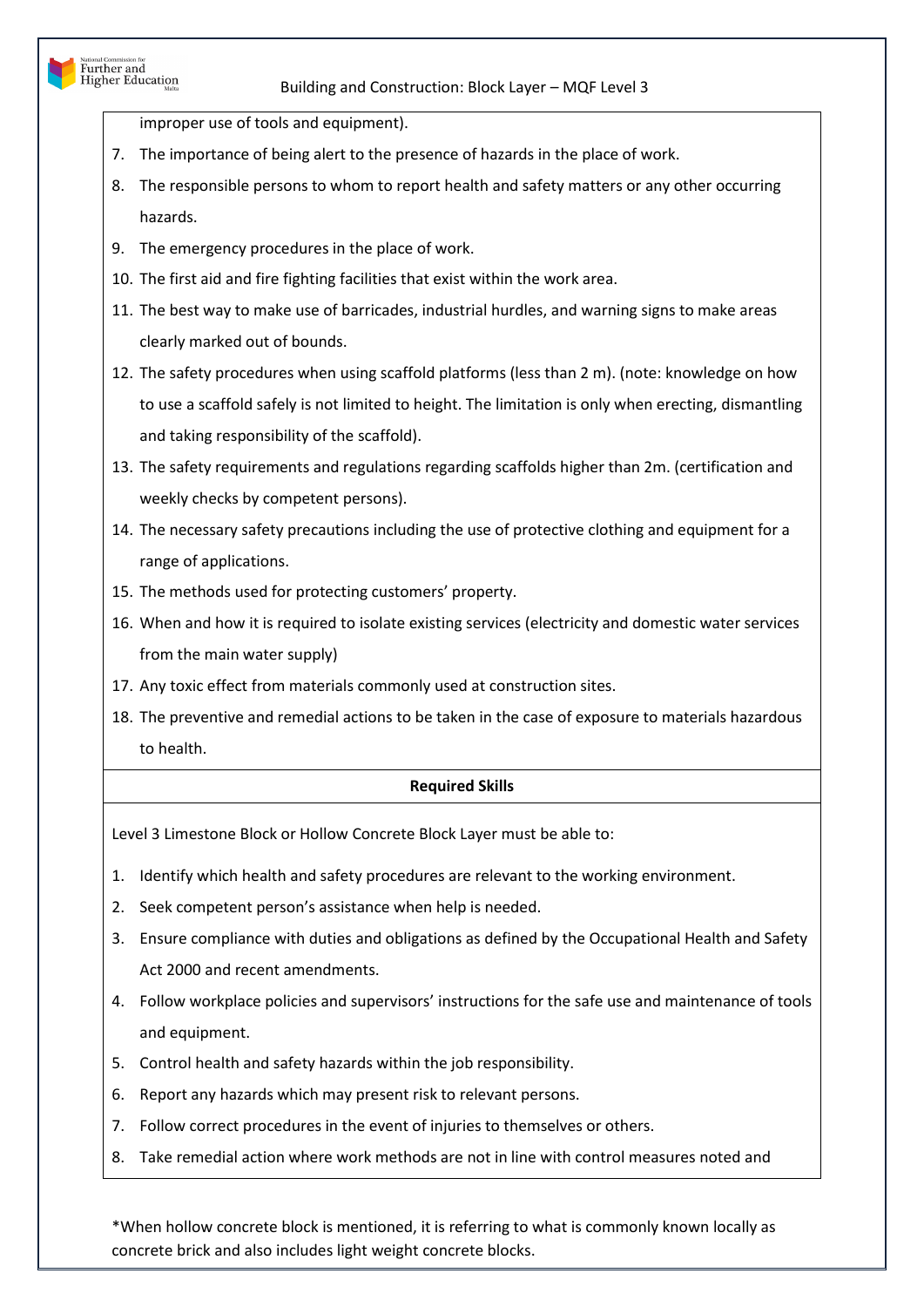identified from risk assessment.

National Commission for<br>Further and<br>Higher Education

- 9. Adhere to work production and installation processes as agreed with the supervisor.
- 10. Apply the necessary skills to erect, use and dismantle access equipment (at height less than 2m).
- 11. Read, interpret and install warning signs and sets up safety barriers and edge protection around working areas.
- 12. Equip oneself with the appropriate protective clothing and safety equipment for stone or concrete block laying and some other specific tasks.
- 13. Use, label and store materials hazardous to health in a safe manner.
- 14. Monitor the work place and maintain good housekeeping whilst keeping it free from hazards.
- 15. Where applicable, make sure that all existing services (water and electricity) have been isolated prior to commencement of work.
- 16. Communicate information regarding unfamiliar and unpredictable situations to colleagues and supervisors.
- 17. Advocate appropriate health and safety procedures.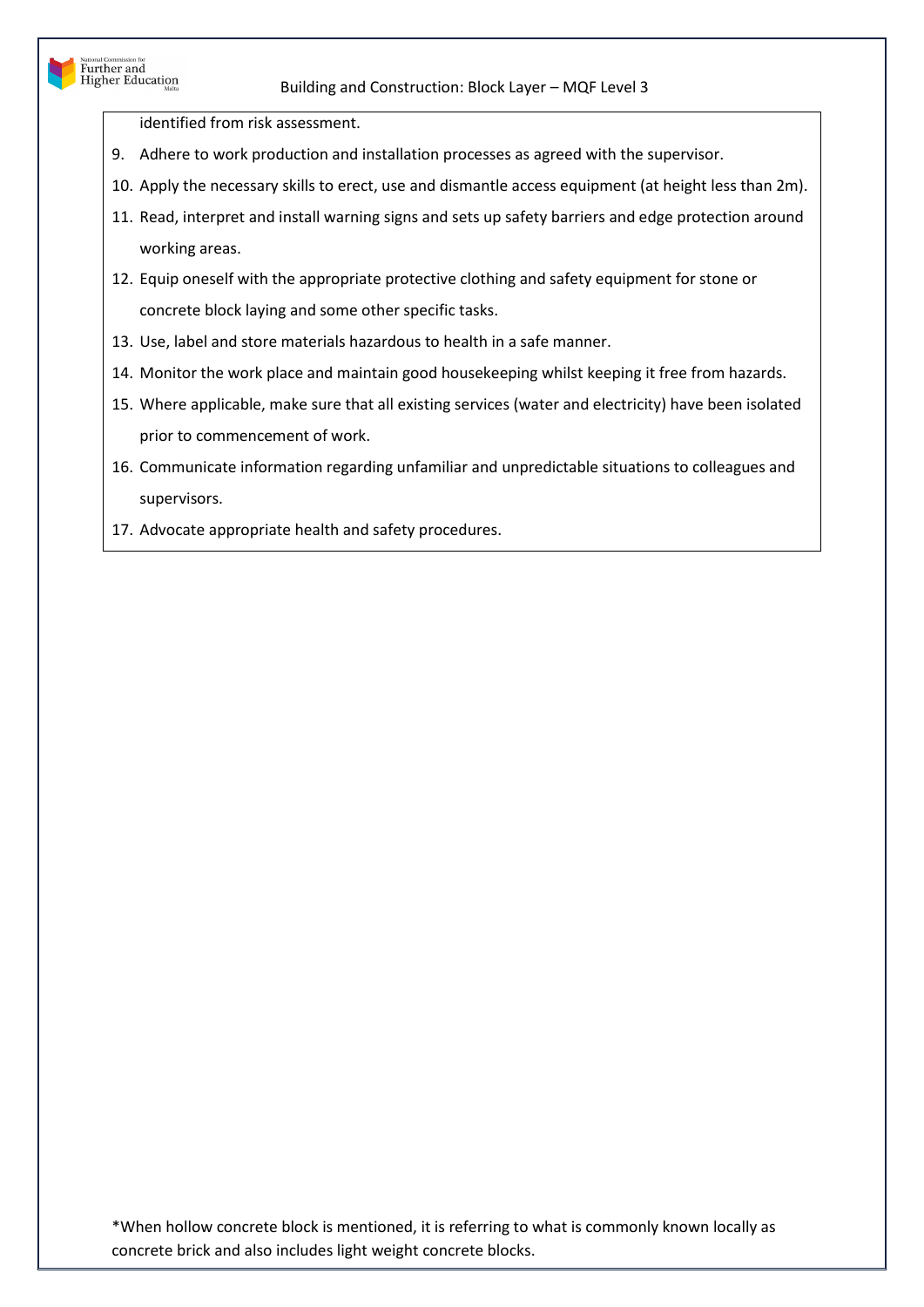

# **SBL 302: Identification of systems, equipment and components**

This unit is about identifying the different materials for specific applications based on their technical properties and identifying direct and indirect environmental impacts.

# **Performance Criteria**

The candidate must have the necessary knowledge and skills to:

- 1. Distinguish between type of different masonry units and their uses based on technical properties and characteristics.
- 2. Distinguish between damp Proof Course and damp Proof Membrane based on technical specifications.
- 3. Distinguish between a range of metal wall-ties when applicable.
- 4. Distinguish between a range of insulating material when applicable
- 5. Distinguish between any other materials needed to properly execute job.

# **Required Knowledge**

Level 3 Lime Stone Block or Hollow Concrete Block Layer must know and explain:

- 1. The range of materials, products and procedures applicable to the relevant work and their benefits.
- 2. Horizontal, vertical and inclined planes and the use of levelling and aligning equipment for particular situations.
- 3. The different mortar mixes used as a binding layer between the different masonry units.
- 4. Methods and techniques to minimise wastage and to minimize environmental hazards.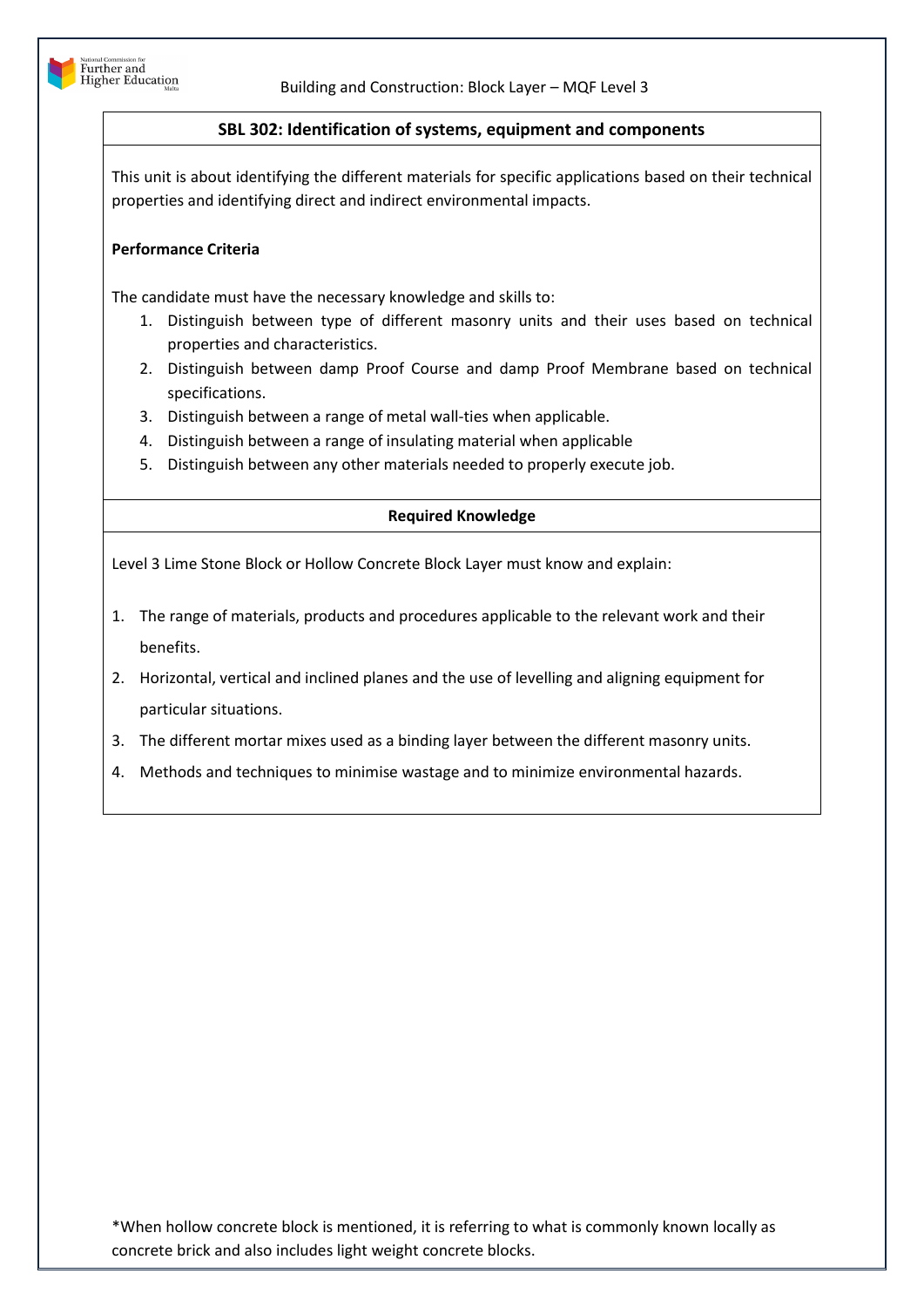

## **Required Skills**

Level 3 Lime Stone or Hollow concrete block Layer must be able to:

- 1. Distinguish between and apply the different types of materials, products, methods and procedures applicable to limestone or concrete block laying.
- 2. Distinguish between and apply a range of damp proof Course and damp Proof Membrane products.
- 3. Distinguish between and apply a range of graded mortars, binding layer mortar mixes and appropriate industrial sieves.
- 4. Distinguish between the different types of cutting disks suitable for limestone or hollow concrete blocks and any other building materials.
- 5. Apply procedures to minimise off-cuts and construction material waste and dispose construction waste as stipulated in the environmental protection act.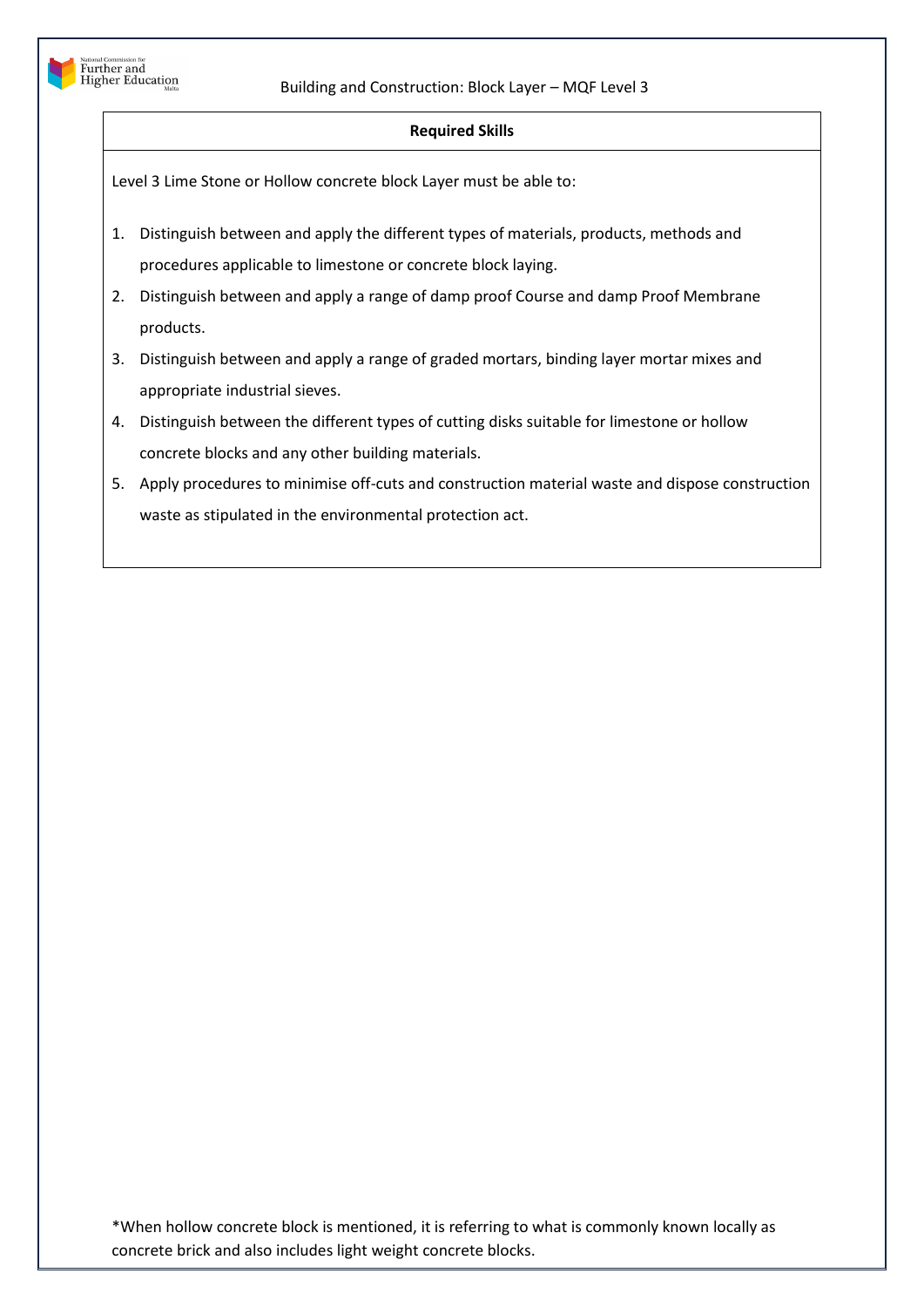

# **SBL 303: Reading of drawings and calculations**

This unit is about understanding and applying dimensions from drawings and calculating quantities in the preparation, costing and estimation.

## **Performance Criteria**

The candidate must have the necessary knowledge and skills to:

- 1. Read and interpret plans and specifications to select type of hollow concrete blocks or any other masonry units.
- 2. Read and interpret plans to establish important building datum grids and levels.
- 3. Calculate the quantities of hollow concrete blocks or any other masonry units bricks required to meet work schedules and work load.
- 4. Calculate the quantity of consumables required to meet work schedules and work load.
- 5. Check and investigate deviations and misalignments against tolerances given.

## **Required Knowledge**

Level 3 Lime Stone Block or Hollow Concrete Block Layer must know and explain:

- 1. Compilations of overall linear dimensions from drawings.
- 2. Calculations including those involving quantities and costs of materials.
- 3. Which tools and equipment are used to set out levels and datum grids.
- 4. The correct procedure for setting out work systems.
- 5. The scale working drawings from plans.
- 6. The spirit levels available specifically designed for building of walls on inclined planes.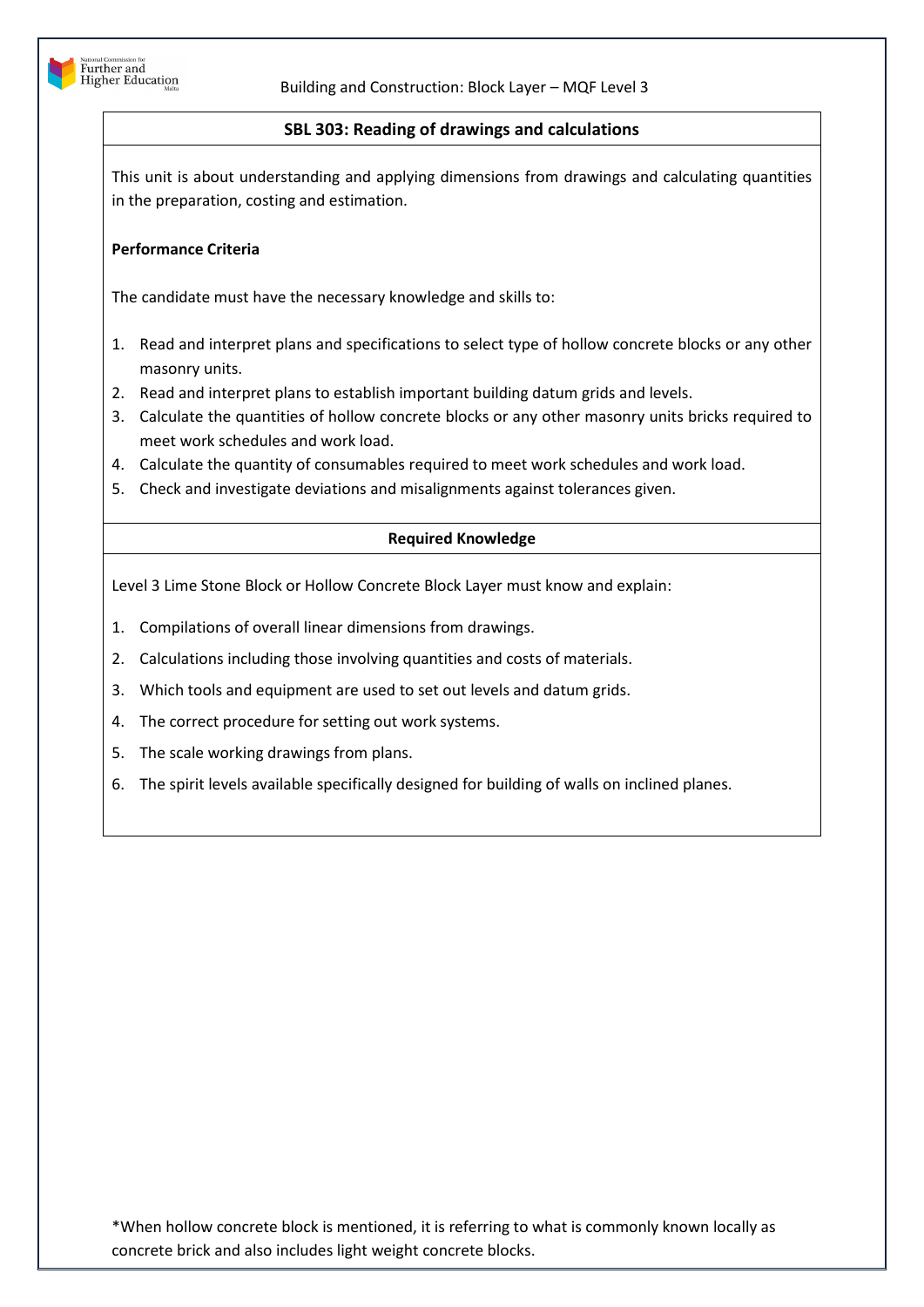

## **Required Skills**

Level 3 Limestone or Hollow concrete block Layer must be able to:

- 1. Translate drawing details to setting out of work where necessary.
- 2. Check spirit levels and plumpness for accuracy.
- 3. Translate quality specifications on actual work.
- 4. Calculate quantity of masonry units and other materials required for a job.
- 5. Take-off quantities from drawing.
- 6. Measure and comprehend calculations using metric units.
- 7. Read and show awareness of annotated building drawings.
- 8. Keep record of any variations and deviation from plans.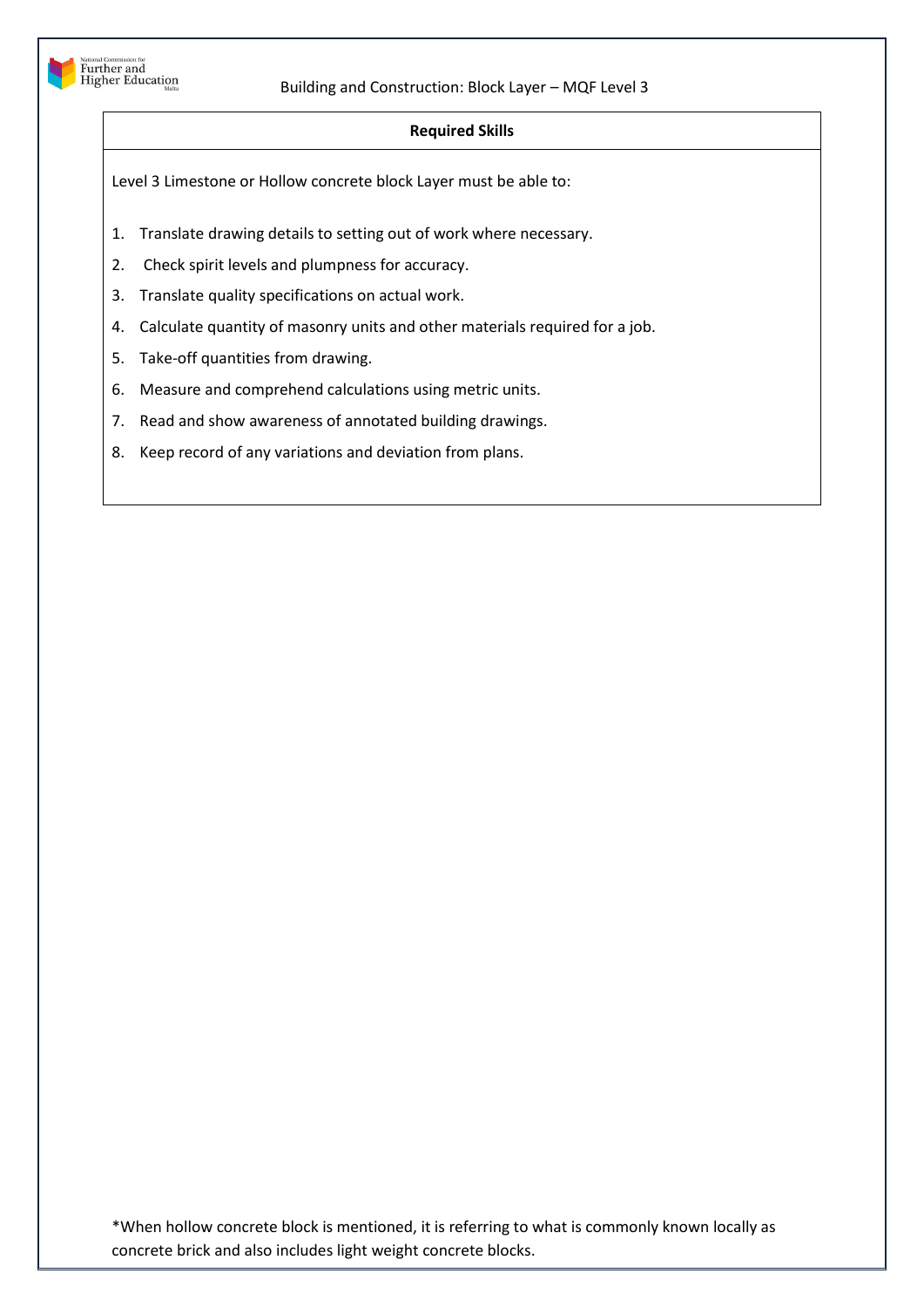

# **SBL 304: Laying of limestone and hollow concrete blocks to line**

This Unit is about using tools and equipment to prepare limestone and hollow concrete blocks bricks to required size and to lay limestone and hollow concrete blocks to line to built walls

## **Performance Criteria**

The candidate must have the necessary knowledge and skills to:

- 1. Measure, mark and cut to size hollow concrete blocks with appropriate equipment.
- 2. Lay hollow concrete blocks (to line) to form single and double walls with specified ties as required.
- 3. Lay hollow concrete blocks to construct columns and insert reinforcement where necessary.
- 4. Set out datum grid lines and levels to lay hollow concrete blocks within specified tolerance
- 5. Form 'joint-finish' as limestone or hollow concrete block laying courses progress to meet doors and windows opening tolerances.
- 6. Assemble and use appropriately access working platforms.
- 7. Lay hollow concrete blocks to form tall walls to meet specified tolerance such as joint alignment, level alignment, vertical alignment at corners and within bays, and lateral alignment.
- 8. Lay hollow concrete blocks to form lift shafts within specified tolerance and insert reinforcement bars and infill with concrete as necessary.
- 9. Use the spirit level, plumb line, piano wire ('lenza'), straight edge and builders square ('skwerra') to lay bricks within tolerance specified.
- 10. Check shafts for skewed misalignments.
- 11. Install reinforced steel bars in bricks as given instructions where applicable.

## **Required Knowledge**

Level 3 Limestone Block or Hollow Concrete Block Layer must know and explain:

- 1. Limestone or hollow concrete block laying tools and equipment.
- 2. The methods of use and maintenance of equipment.
- 3. The types of hollow concrete blocks used locally.
- 4. The use of the various types of equipment.

## **Required Skills**

Level 3 Lime Stone or hollow concrete block Layer must be able to:

- 5. Confirm that materials, tools and equipment required are fit for their intended purpose.
- 6. Identify, use, clean and store the basic hand tools.
- 7. Read and interpret manufacturer instructions to lay DPC and DPM materials.